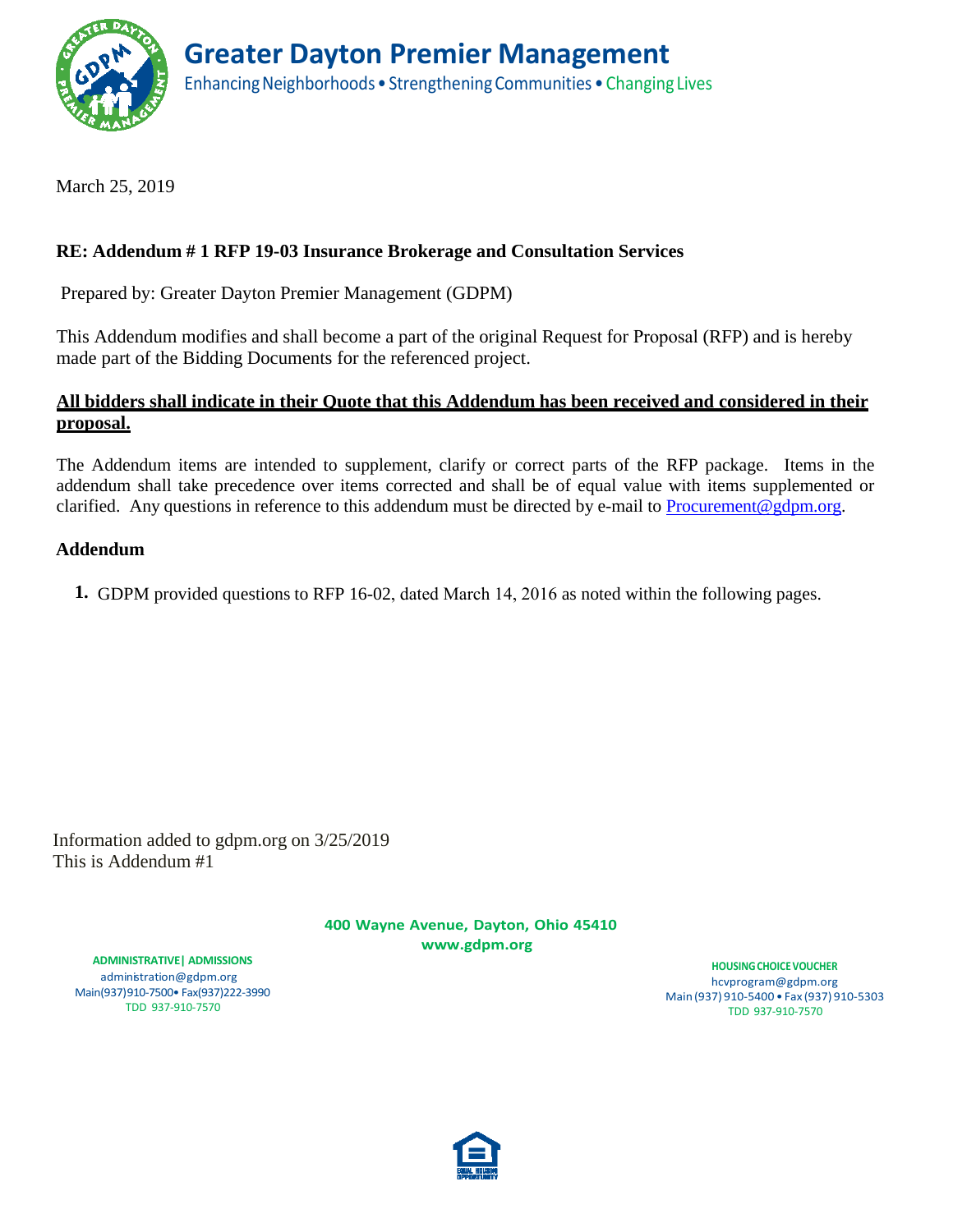

March 14, 2016

#### **SUBJECT: Notice of Addendum #1 to RFP #16-02 Insurance Brokerage and Consultation Services**

#### **To All Quoters**

The purpose of this notice is provide clarification/ responses to questions requested for **RFP #16-02 Insurance Brokerage and Consultation Services**.

- **1.** Do you offer Short Term Disability or Long Term Disability? **We do not contribute to STD or LTD. We have a vendor that offers STD or LTD products directly to the employees if they are interested. We provide the contact information of the vendor and the agency will take the voluntary deduction from the employees check.**
- 2. How many medical plans do you offer? Who is your carrier? **3 Plans, UnitedHealthCare**
- 3. Please provide descriptions of your medical plan design. **2 PPO plans and 1 HSA**
- 4. Is medical fully insured or self-funded? **Fully insured.**
- 5. Who is your current Dental carrier? **Superior Dental**
- 6. Is your organization unionized/bargained? Partially unionized. Any negotiated contract obligations? **Yes Medical Insurance, Prescription Cards, Life Insurance GDPM shall offer similar hospitalization/surgical/prescription drug/life/dental/vision coverage to all employees. Except as provided below regarding dental and vision coverage, GDPM may, in its absolute discretion, select the carrier and the policies so long as it offers bargaining employees coverage that is similar to that offered GDPM's non-bargaining employees. GDPM shall enroll its eligible bargaining unit employees in the AFSCME sponsored vision and dental program. GDPM shall pay AFSCME's usual premiums for coverage not to exceed fifty six (\$56.00) dollars per month per eligible employee for dental coverage and twelve dollars (\$12.00) per month per eligible employee for vision coverage and fifty cents (\$.50) per month per eligible employee for hearing aid coverage.**
- **7.** How do employees enroll in benefits? Paper? Online? **Online with possible additional paper forms required by the vendor as backup.** *This response was updated for RFP 19-03.*
- 8. What is their biggest concern related to their benefits? **Cost and coverage containment.**
- 9. Is your current compensation arrangement with your broker fee based? Commission based? A combination? **Commission based**. Is this your preferred structure on a go forward basis? **Yes**
- 10. What are the total annual fees you pay your broker currently? **GDPM does not pay fees to the broker**

**400 Wayne Avenue, Dayton, Ohio 45410 [www.gdpm.org](http://www.gdpm.org/)**